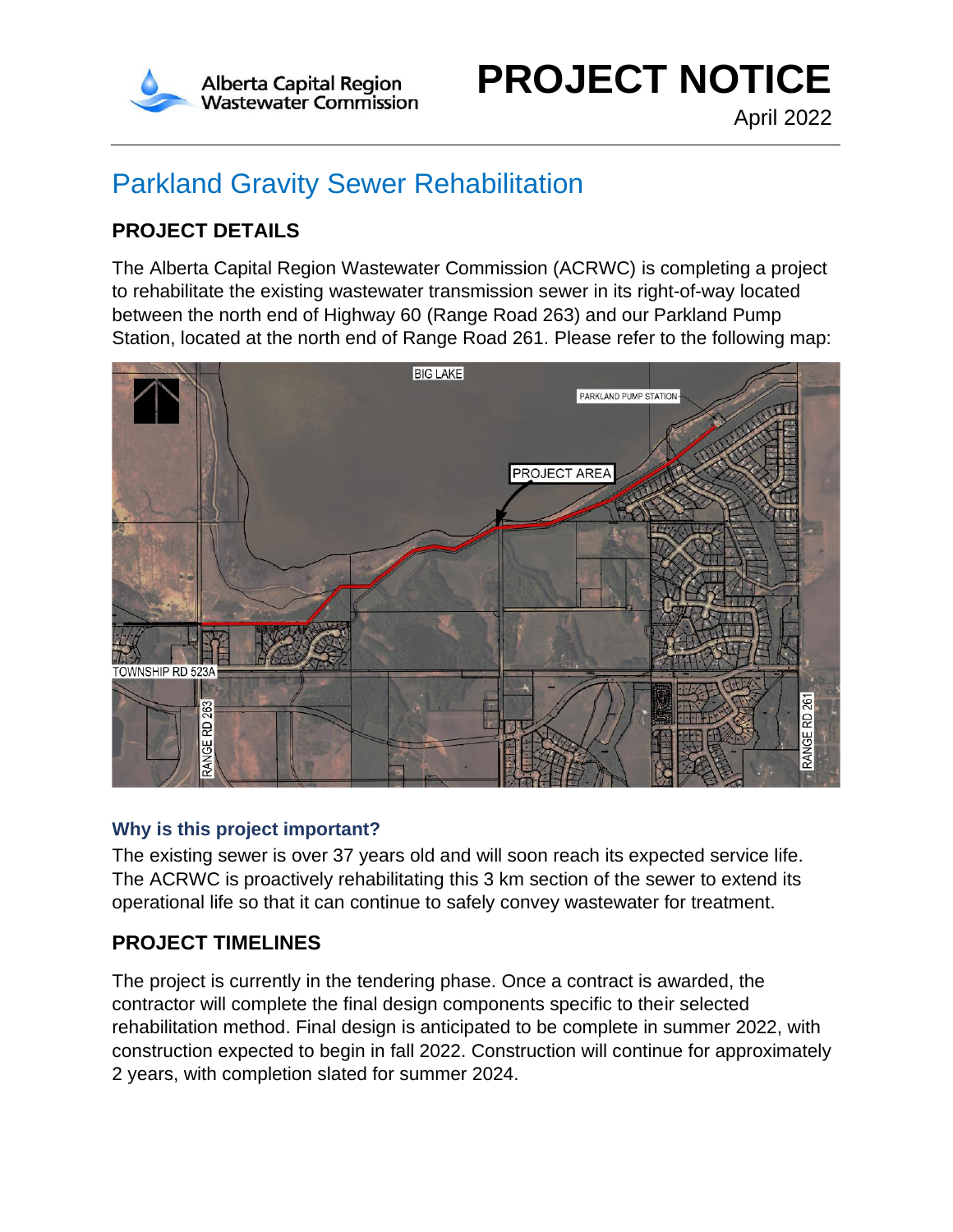

**PROJECT NOTICE**

Timelines may change as the project progresses and final design is completed. We are committed to providing updates and further information on project details, timing and construction impacts as we receive them. You can expect future project notices as the project proceeds or check for updates at the link noted in the **CONTACT US** section below.

This project is part of an overall strategy to rehabilitate our sewer between Highway 44 and our Parkland Pump Station. A future phase is planned upstream (west) of this project

# **WHAT TO EXPECT**

### **Work Space**

Prior to construction starting in fall 2022, limited activity is expected on the site. Where possible, rehabilitation methods will be used to limit the amount of ground disturbance that is necessary. The working area is expected to be generally contained within the 20 m width of the ACRWC's right-of-way. In some locations, additional temporary workspace from adjacent landowners may be required, depending on the contractor's methodology.

## **Environmental Protection**

A detailed Environmental Protection Plan (EPP) was prepared by our design consultant during the planning phase of this project. The EPP identifies applicable legislation and regulatory requirements that apply to the project and provides suitable site-specific mitigation measures to be incorporated into construction planning. During the final design phase and prior to construction, these measures will be incorporated into an Environmental Construction Operations (ECO) Plan and verified for compliance with the EPP. Some of the measures that will be detailed in the ECO plan include following:

- erosion and sediment control
- wildlife protection
- vegetation
- spill response
- watercourses and waterbodies (fish)
- wetlands
- soils handling

As an environmental leader, the ACRWC is committed to following all applicable legislation and regulatory requirements. We are ISO 14001 certified for Environmental Management and we also hold this same high standard for contractors working on our behalf.

## **Preconstruction**

Earlier in 2022, the ACRWC cleared portions of its right-of-way, varying between 12 m and 20 m in width. The clearing was completed to prepare the right-of-way for access to complete the rehabilitation work and was executed in accordance with applicable